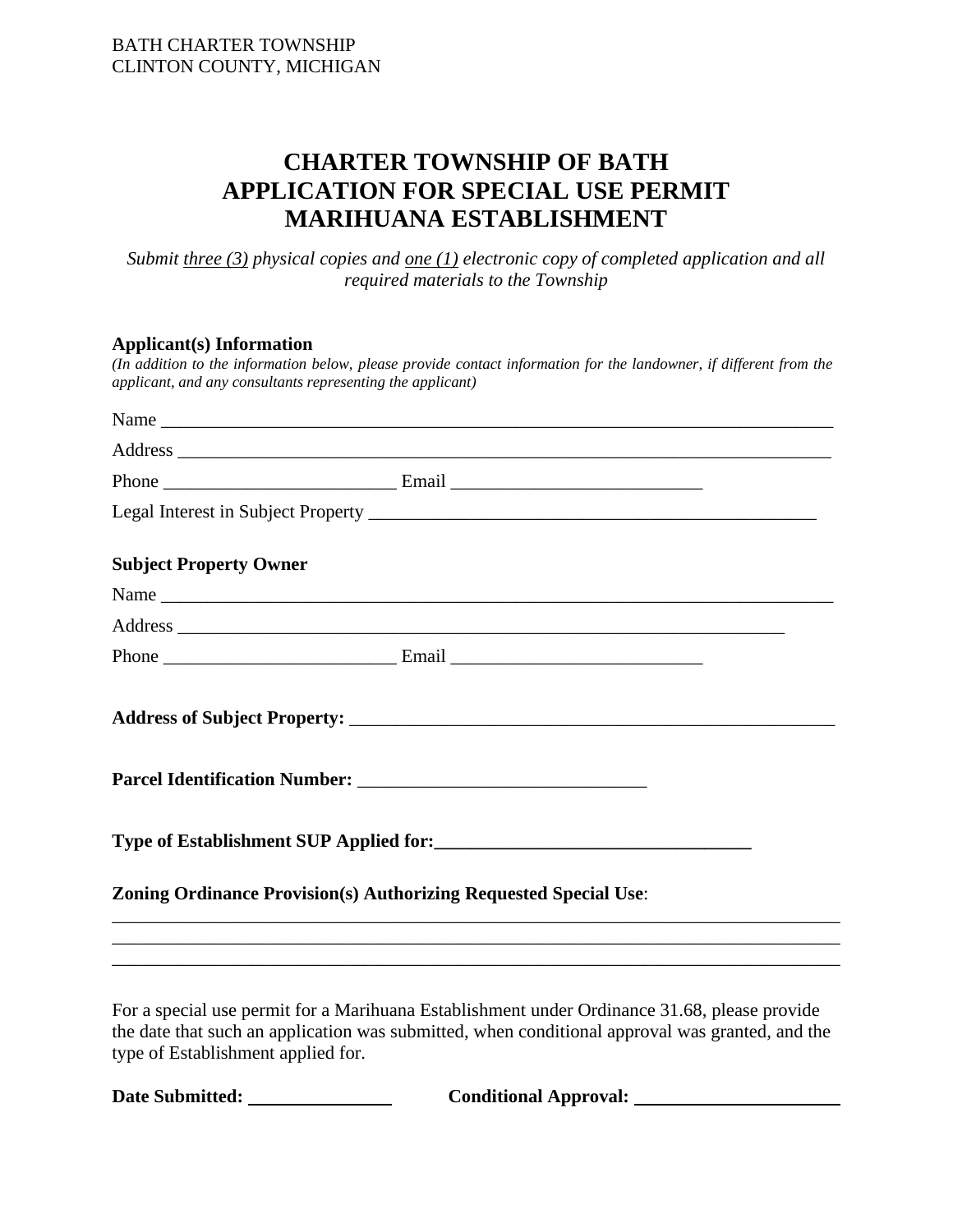*Applicant must submit proof of their ownership in said property or documentation demonstrating the applicant's valid tenancy with this application.* **Documentation Submitted:** Y/N

\_\_\_\_\_\_\_\_\_\_\_\_\_\_\_\_\_\_\_\_\_\_\_\_\_\_\_\_\_\_\_\_\_\_\_\_\_\_\_\_\_\_\_\_\_\_\_\_\_\_\_\_\_\_\_\_\_\_\_\_\_\_\_\_\_\_\_\_\_\_\_\_\_\_\_\_\_\_ \_\_\_\_\_\_\_\_\_\_\_\_\_\_\_\_\_\_\_\_\_\_\_\_\_\_\_\_\_\_\_\_\_\_\_\_\_\_\_\_\_\_\_\_\_\_\_\_\_\_\_\_\_\_\_\_\_\_\_\_\_\_\_\_\_\_\_\_\_\_\_\_\_\_\_\_\_\_ \_\_\_\_\_\_\_\_\_\_\_\_\_\_\_\_\_\_\_\_\_\_\_\_\_\_\_\_\_\_\_\_\_\_\_\_\_\_\_\_\_\_\_\_\_\_\_\_\_\_\_\_\_\_\_\_\_\_\_\_\_\_\_\_\_\_\_\_\_\_\_\_\_\_\_\_\_\_

#### **Type of documentation received:**

#### **Before the Township will consider an application for issuance of a Special Use Permit, the Applicant(s) must complete this application form, pay all fees and attach**

- 1. A Non-refundable Application fee;
- 2. Sketch plan as specified in Bath Charter Zoning Ordinance Article XX, Section 20.03.
- 3. A Site plan, containing information specified in Bath Charter Zoning Ordinance Article XX, Section 20.03.
- 4. Preliminary plans and outline specifications of the proposed development, if applicable.
- 5. A statement with supporting evidence regarding the required findings specified in Bath Charter Zoning Ordinance Article XIX, Section 19.04.
- 6. A statement with supporting evidence showing issuance of conditional approval by the Township Board.

### **Applicant(s) and Owner(s) Certification**:

Applicant(s) and Owner(s) certify that the information submitted in and attached to this application is true and correct to the best of their knowledge. Applicant(s) and Owner(s) acknowledge and agree that: (1) it is their sole responsibility to comply with the requirements of any applicable Bath Charter Township Ordinance, notwithstanding the signature or approval of any Township employee(s) or official(s); (2) Bath Charter Township is not bound to recognize the approval or other action of any employees(s) or official(s) that is not in strict compliance with the applicable Bath Charter Township Ordinance; and (3) the resulting permit does not give the Applicant(s) or Owner(s) any vested rights to any permit or to any renewal.

| Signature (Applicant)<br>Print name:                 | Date |  |
|------------------------------------------------------|------|--|
| Signature (Applicant)<br>Print name:                 | Date |  |
| Signature of Landowner, if different than Applicant: |      |  |
| Signature (Landowner)<br>Print name:                 | Date |  |